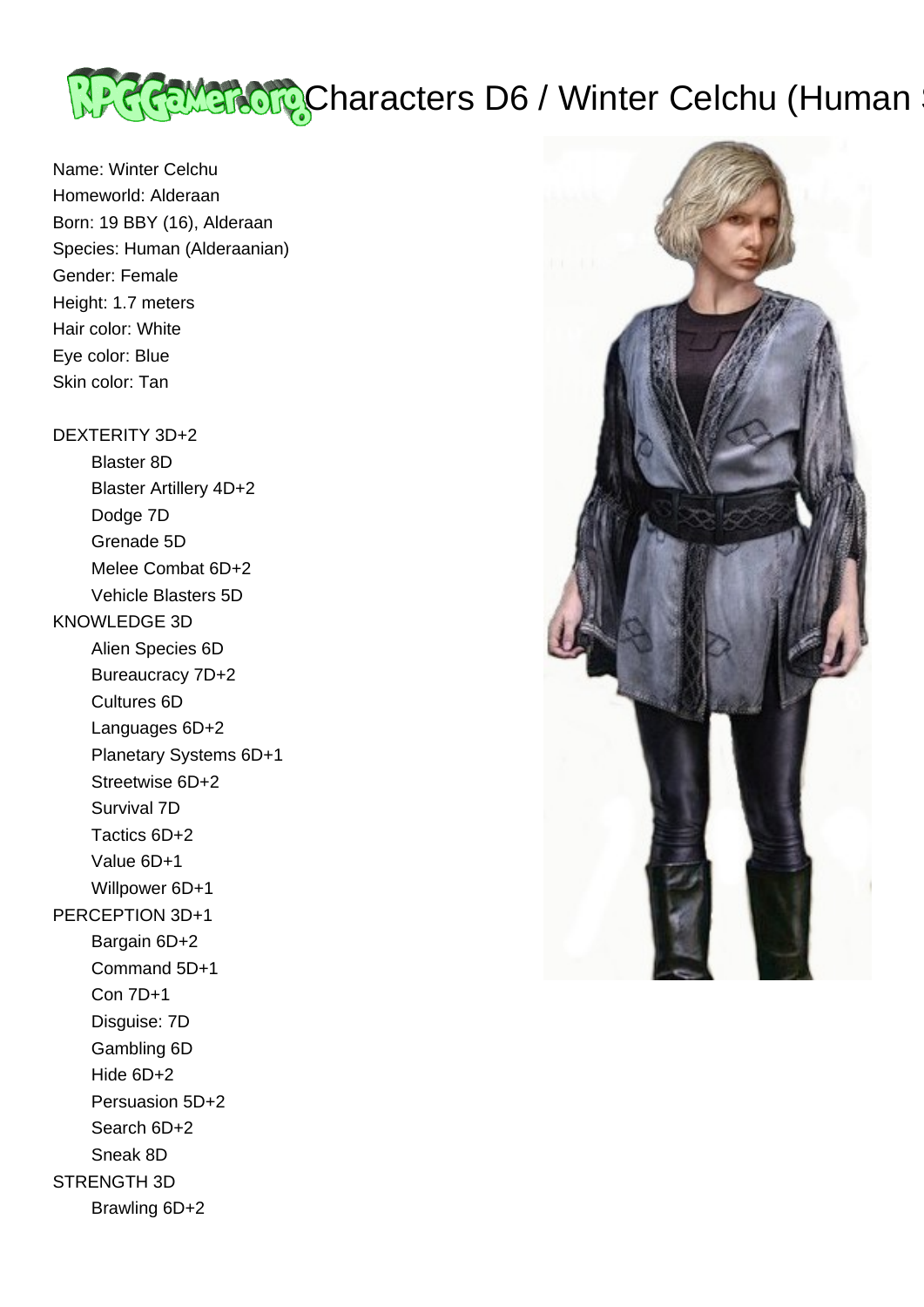Climbing/Jumping 6D+1 Stamina 6D Swimming 5D MECHANICAL 3D Astrogation 5D+2 Beast Riding 5D+2 Communications 6D Repulsorlift Operations 5D+2 Starfighter Piloting 5D Space Transports 5D+2 Starship Gunnery 6D Starship Shields 5D TECHNICAL 4D Computer Programming/Repair 5D+2 Droid Programming 4D Droid Repair 5D First Aid 6D Security 7D Force-sensitive: N Force Points: 5

Dark Side Points: 0 Character Points: 18 Move: 10

Equipment:

Blaster Pistol (4D), Comlink, Elegant Clothing

Description: Winter Celchu, the only child of Sheltay Retrac, was raised as a sister and companion to Princess Leia Organa during the dark years of the reign of the Galactic Empire. Like her adopted sister, Winter became a pivotal player in the Galactic Civil War, serving in various roles, most notably as a spy. As an operative of Alliance Intelligence, she served the Rebel Alliance and later the New Republic. Her holographic and audiographic memory gave her a special advantage in piecing together confusing situations or even simply computing data. She was often attached to Rogue Squadron as an intelligence officer, though sometimes under false identities.

Winter also served a vital role as Leia Organa's best friend, aide and confidante. She had special relationships with Leia's children Jaina, Jacen, and Anakin Solo, whom she raised during their first years of life. She had a long romance with Tycho Celchu, from whom she was often separated by war, but the couple would eventually marry. She was also known to be a close personal friend of Admiral Ackbar.

# **Biography**

## Early life

Winter was the only child of Sheltay Retrac, the senatorial aide of Bail Organa at the time of the Clone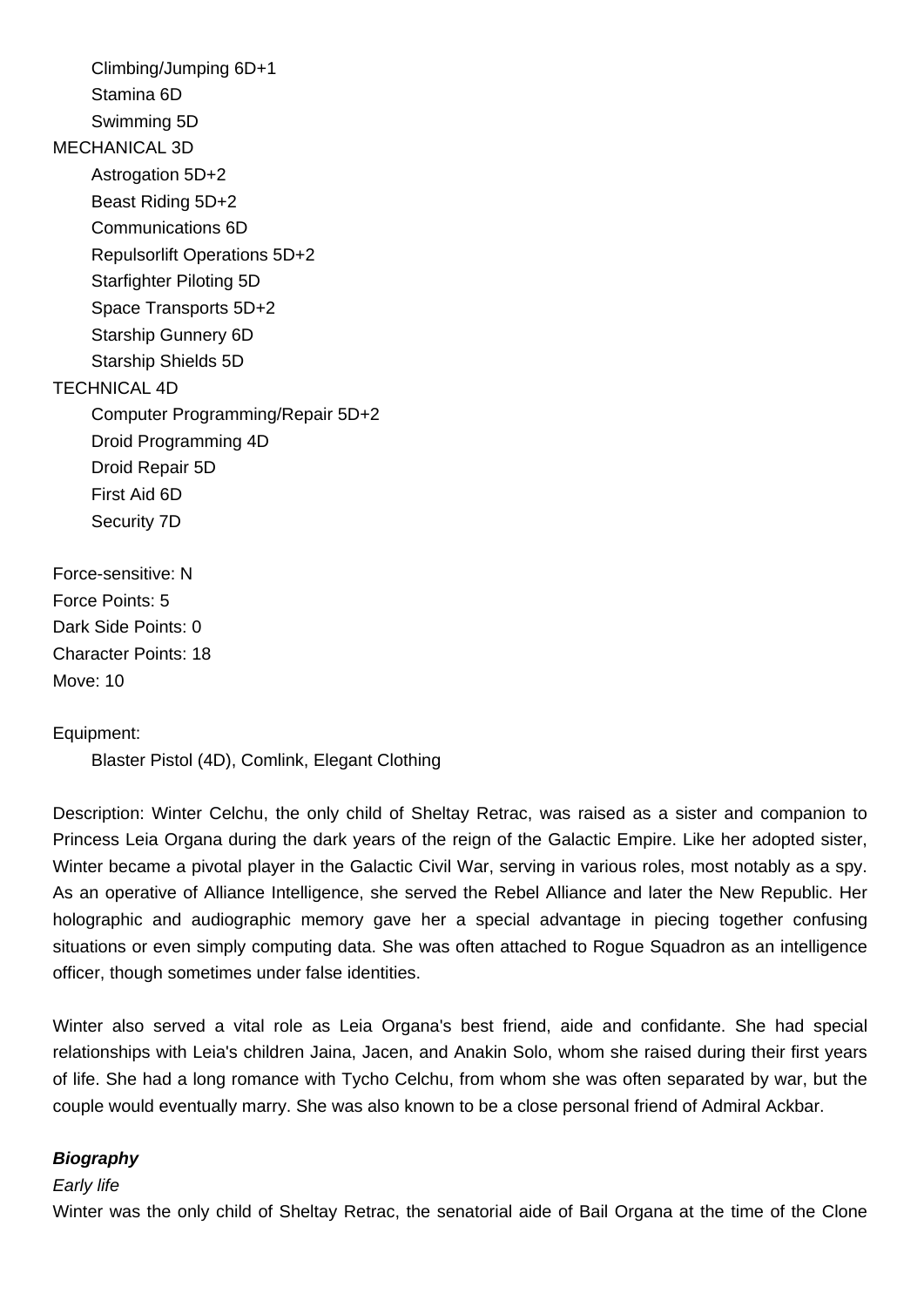Wars, and an unknown Alderaanian artist (possibly Ob Khaddor). Her parents both died when Winter was still young.

She was adopted by Bail and Breha Organa, and became Princess Leia's best friend and companion. The two grew up together on the peaceful planet of Alderaan and attended the best schools, learning about art and history, as well as ladylike graces. Possessed of a natural grace and poise, she was often mistaken for Princess Leia by visitors to Alderaan's court. This impression was increased by the fact that Leia's youthful tomboy nature did not seem as regal as Winter's stately bearing.

Despite these differences in personality, however, Winter would remain a comfort to Leia, who had problems relating to the snobbish, cruel young girls at court. Though the pair's physical resemblance was tempered by Winter's stunning white hair, the two friends would soon learn to employ similar looks for tactical advantage, a practice they would continue throughout their lives. Winter would sometimes disguise herself as Leia so that Leia could escape the palace to create mischief and visit with inappropriate boys. It was probable that Winter attended the University of Alderaan with Leia, who recalled that Winter's perfect memory was very helpful when it came time to study for exams.

One way or another, Winter and Leia were both schooled in Alderaanian ideals of freedom and liberty, as well as weaponry, on Leia's insistence. A key tutor was Sabé, the former handmaiden of Leia's mother, Padmé Amidala.

Also as teenagers, the young women encountered Emperor Palpatine on Imperial Center. The image of Palpatine and his eyes, which made her feel as if he would drink up her spirit, would remain with Winter forever and influence her decision to join the Alliance to Restore the Republic.

In 3 BBY, on the occasion of the 25th anniversary of the Alderaan Ascendancy Contention, Winter and Leia attended a celebration and ran into Jahan Cross. Upon seeing the two young ladies three years after leaving Alderaan, Cross made it look like he did not recognize Leia, "mistaking" Winter for the Princess on purpose.

#### Rebel spy

In 3 BBY Winter participated in a Rebels meeting on Cloud City organized by Bria Tharen. Winter represented Alderaan alongside Hric Dalhney and a Caamasi named Ylenic It'kla. Winter, posing as Dalhney's daughter, served as the recorder for the Alderaanian delegation. Following Bria's initial speech to the attendees, Winter joined her for a cup of vine-coffeine. The two young women discussed their backgrounds, Corellian and Alderaanian culture, and the cruelty of slavery on Ylesia, forming a quick connection. Winter confided in Bria that she supported military action, despite Alderaan's traditional pacifism, and that she would try to convince Leia and Bail Organa of this truth. She also mentioned that she and Leia could accomplish much for the Rebellion, since both were trained with blaster and the prevailing galactic presumption that women were weak would make them appear harmless. Ultimately, the meeting on Cloud City would lead to the formation of the Corellian Treaty that officially formed the Rebel Alliance.

True to her promise to Bria, when the Rebellion began Winter was heavily involved with many of the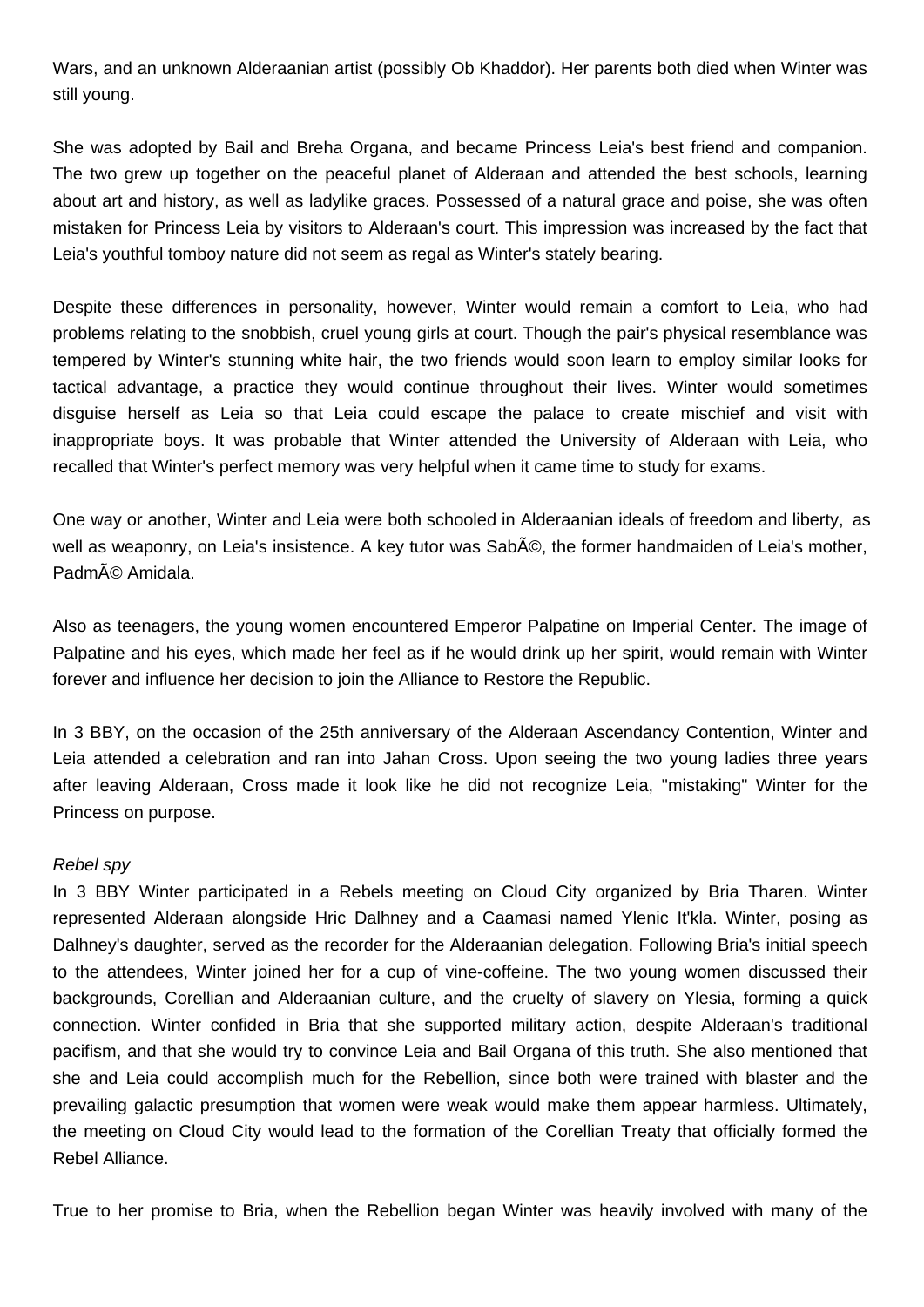operations, partly because she was unassuming and non-threatening, but mainly because of her holographic and audiographic memory. Since Winter perfectly remembered everything that happened to her, she was particularly suited to a career in intelligence. She participated in several Rebel undercover missions with various code names such as "Targeter." Her time under the alias "Targeter" may have been cut short, however, when Imperial spies discovered and eliminated the Rebel cell on Averam she was working with. As a result of her successful procurement efforts, "Targeter" gained a spot on the Imperial's "most wanted" list and was to continue to serve in this role throughout the period from the Battle of Yavin to the Battle of Endor.

Winter was not on her home planet of Alderaan when it was destroyed by Grand Moff Tarkin in 0 BBY. She was on a mission for the Rebellion's Procurement and Supply division, where she had been assigned to work by her adoptive father, Bail Organa. In this position, Winter worked to free caches of Imperial mat $\tilde{A}$ ©riel for the use of the Rebellion. Sadly, Bail Organa died with his planet, leaving Winter many bitterâ€"and perfectâ€"memories. These memories of her home planet would haunt her forever. Yet ultimately, the destruction of her home planet only strengthened her commitment to the Rebel cause.

Shortly after the Battle of Yavin, Winter joined Han Solo's group of criminals to perform a heist on Black Sun official Avrak Villachor's well-secured vault on the planet Wukkar. She had been selected by Mazzic, a Myke smuggler, for her photographic memory and good knowledge of security systems. At the time, Winter had no idea if Leia was still alive, as she didn't know whether the Princess had been on Alderaan when the Death Star destroyed the planet. She eventually learned from Solo that Leia was fine, much to Winter's relief.

Around 0.5 ABY, she was in contact with Porter and Casement, two Rebel agents on Drunost. As "Targeter," Winter worked off-planet with the duo, helping to coordinate arms shipments and reported back to General Carlist Rieekan on their status.

Winter was present at a briefing that was also attended by Tanda Marelle, otherwise known as the notorious thief "the Tombat." Winter was angry that Marelle was wearing a pendant that she insisted was a heirloom of the House of Organa. After Marelle left, Princess Leia Organa was seen wearing the pendant several days later.

#### Mission to Cilpar

In the early period after the Battle of Endor, Winter continued to serve as a Rebel agent under the name "Targeter" and several times co-operated with Rogue Squadron. Her first encounter with the squadron was on Cilpar, where she worked in defense of the planet's native resistance forces. During this mission, she was disguised as her childhood friend Leia Organa. She discovered Rogue Squadron pilots Tycho Celchu and a very injured Wes Janson in a Cilpari cave infested with ronks. After an initial misunderstanding, Winter convinced Tycho to pose as an Imperial captain to infiltrate the planet's Imperial leadership. Unfortunately, after Tycho had joined Cilpar's Imperial forces, Winter accidentally and unknowingly shot his TIE Fighter down while piloting his X-wing. Soon thereafter, Winter and Janson were captured in their hidden cave by Vance Rego, an Imperial spy posing as a Cilpari resistance member. Convinced that Winter was Leia, Rego took Winter into Imperial custody. Once transported to the Cilpari capital of Kiidan, Winter was treated as a princess and the personal guest of Governor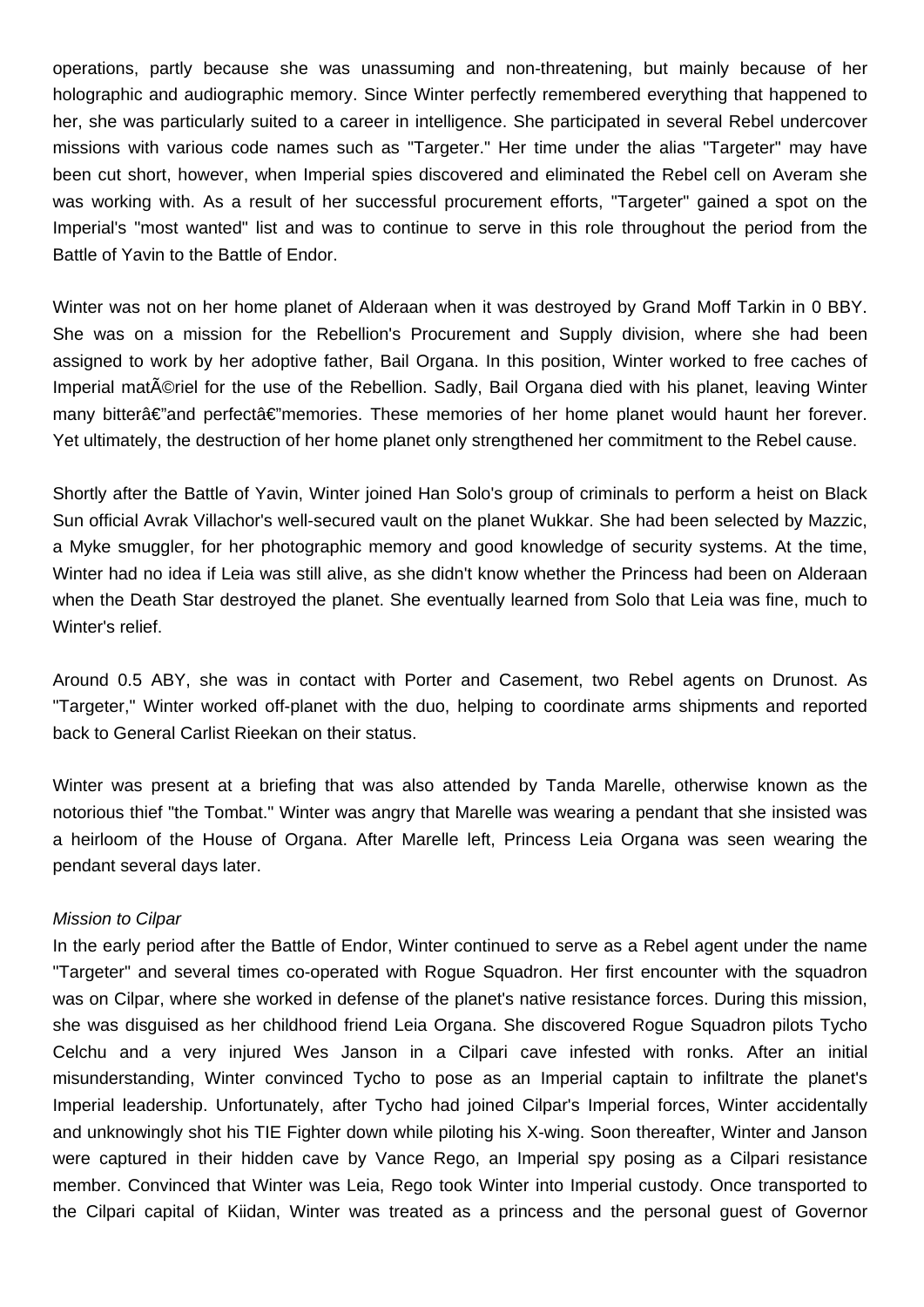Norquest and even given a seductive gown to wear and treated to a formal banquet. Fortunately, when Kiidan was attacked by Rogue Squadron and ground forces led by Elscol Loro, Moff Boren Tascl requisitioned Winter to pilot his shuttle. As Winter and Tascl entered the ship, Rogue Squadron arrived to save the day. Winter and Tycho then flew the Moff's shuttle back to her base. It was on this mission that sparks first flew between Winter and Tycho. Not only was Tycho personally compatible with Winter, like her he shared many tragic memories of Alderaan. However, early in their relationship, Winter often rebuffed Tycho's advances, fearing the pain that an attachment to him might cause.

#### The Tatooine affair

Approximately six months after the Battle of Endor, Winter was to work with Rogue Squadron again. This time, the Rogues were summoned to Tatooine. There they attended a reception thrown by Huff Darklighter to commemorate the anniversary of his son Biggs's death. Together, Winter and the Rogues were investigating the continued Imperial presence on the planet in an attempt to prevent anarchy. Winter's mission was to stage a diversion so that she could steal a data disk containing Imperial intelligence from Darklighter's safe. Winter, in disguise as Windmere Wellen, was escorted by a smitten Tycho Celchu to the party. However, Winter's planned diversion was sabotaged by a group of Rodians. She and Tycho chased the Rodians, eventually meeting up with the other Roques $a \in \mathbb{Z}$  but failed to obtain the data disk. Winter intimidated Huff Darklighter into handing over his copy of the disk, which she analyzed to discover the location of an important cache of Imperial ships, including the Eidolon. Unfortunately, the stolen copy of the disk was now in the possession of Firith Olan, a crazed Twi'lek who hoped to take over Jabba Desilijic Tiure's role as the primary crimelord on Tatooine. Using Huff Darklighter's weather satellite, Winter tracked Olan's forces to their hideout. Unfortunately, while the Rogues were in pursuit of Olan, they encountered an Imperial squadron commanded by Marl Semtin and were forced to retreat, leaving Olan free to escape.

Soon thereafter, Winter, along with Wedge, Tycho, and Elscol Loro followed Olan to his homeworld of Ryloth. There they met with Cazne'olan, the head of Olan's clan hoping to purchase his capture with valuable transparisteel. However, the Imperials had beaten the Rogues to Kala'uun and were also negotiating for Olan's release. Cazne'olan and his associate Koh'shak had devised a competition between two Rebels and two Imperials to determine who would obtain Firith. After a brief debate, it was decided that Wedge and Winter would represent the Rogues. The two participated in a race for a gold "Globe of Victory," encountering strange beasts and a deadly heat storm along the way. Because Wedge protected Winter during the race (despite the fact that she ordered him to abandon her), the Imperial naval commando Sixtus Quin reached the Globe first. When the dust cleared, however, the race participants realized that their experiences had been an illusion created by headband monitors which created a sort of virtual reality. Koh'shak congratulated Winter and Wedge for their courage and teamwork during the race, but refused to grant them victory. Meanwhile, Marl Semtin had bribed his way through the Twi'lek compound and fled with Firith Olan. Angered by his commander's lack of honor, Sixtus Quin defected to the Rogues.

The group, now accompanied by Quin and his companion Septaas, rejoined the other Rogues on Tatooine, hoping to take Olan by force. Marl Semtin and Olan, who now occupied the hidden Eidolon base, were engaged by the Rogues. In the ensuing firefight, several Rogues were shot down, Firith Olan was stabbed by Semtin and captured by Bib Fortuna's brain walker, and Sixtus Quin killed Semtin.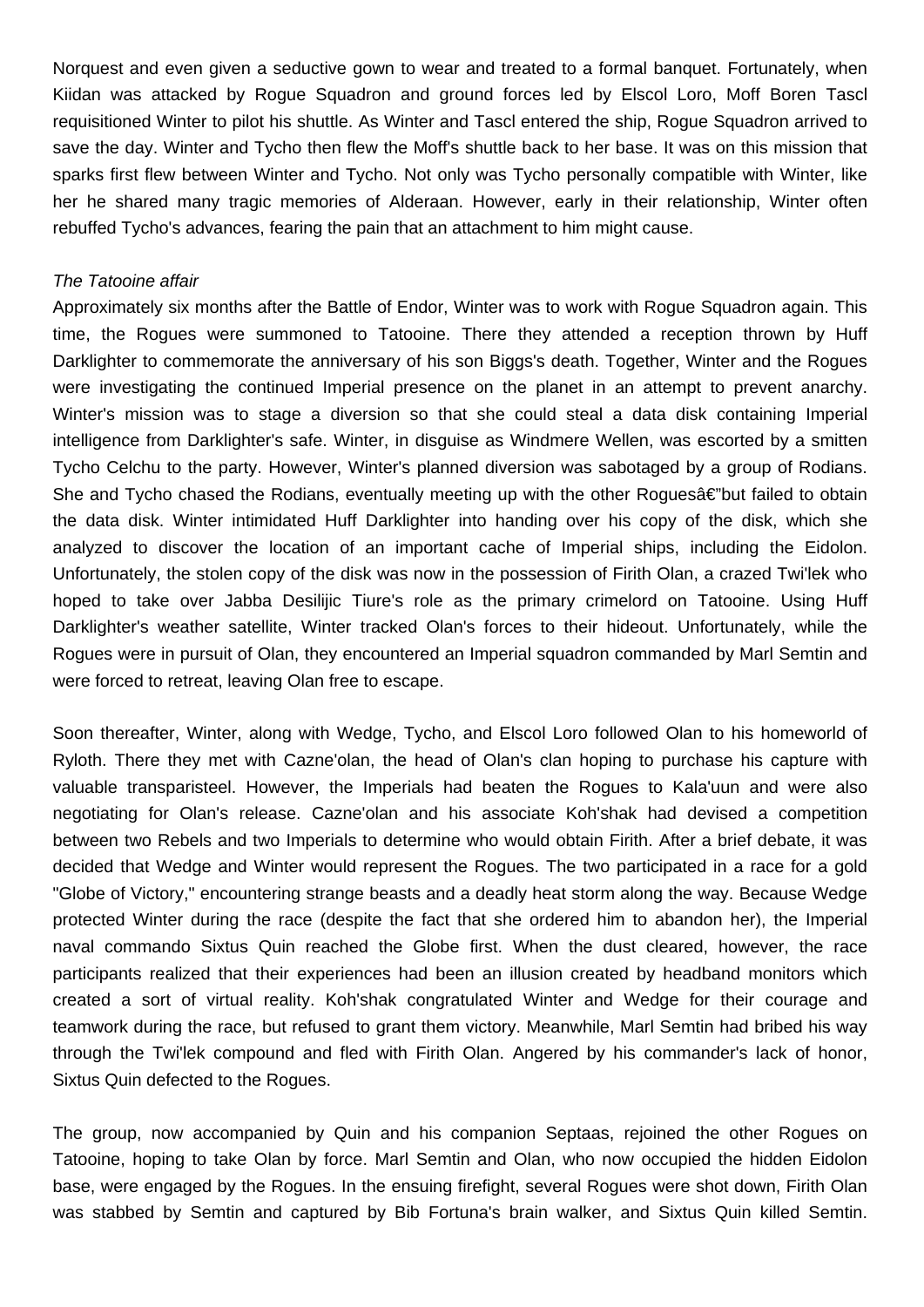Thanks in part to Elscol's heroic attack on an Imperial Star Destroyer, the Rogues successfully captured the Eidolon.

By the end of the Tatooine affair, Winter's relationship with Tycho had reached a new level. Throughout the mission, Tycho had flirted with Winter, but she had continually spurned him. At one point, it seemed that Tycho might even give up on Winter, stating that she seemed to have "ice water in her veins" when she informed him that she would have abandoned Wedge in order to obtain the Globe of Victory. During the final battle for the Eidolon, Winter was convinced that Tycho was killed when his X-wing crashed into several TIE Fighters. Previously hesitant about giving into her feelings for Celchu, Winter broke into tears, only to be informed by Wedge Antilles that Tycho had used a code phrase, "going out with a bang," to indicate that he was about to eject from his craft. Finally putting aside her trademark stoicism, Winter shared a kiss with Tycho as their mission concluded.

## The defection of Sate Pestage

In hopes of spending more time with Tycho Celchu, Winter voluntarily participated in further missions with Rogue Squadron, including the squadron's rescue of Imperial defector Sate Pestage. Winter's role involved standing in as a double for Princess Leia. Successfully testing her disguise, Winter discussed the relationship between Tycho and herself, without him catching on to the deception. After arriving on Eiattu 6, Han Solo sent Tycho up to Leia's room, where he finally met the disguised Winter and shared several kisses. However, the two were interrupted when Rayt and his thugs, agents of Leonia Tavira, knocked out and captured the couple, bringing "Leia" and her "aide" to their boss on Axxila. Under the cover of their capture, the real Princess Leia met with Sate Pestage. In exchange for his life, along with ten worlds for himself and fifteen worlds for four friends, Pestage offered to leave Coruscant virtually undefended from attack. He also arranged for his agent Kavil to arrange the release of Winter and Tycho from Tavira. Yet Tycho and Winter managed to escape on their own, breaking out of their separate cells, fighting past the guards, stealing a Y-wing, and out-flying the pursuit offered up by Kavil's corsairs. Fortunately, they managed to send out a distress call, and Rogue Squadron and the Millennium Falcon cleared the way back to base for Tycho and Winter. However, an Imperial Star Destroyer, the Reckoning, arrived in the system at the same time. The ship under command of Admiral Delak Krennel was sent by Ysanne Isard to capture Leia. After have recovered Pestage, the Admiral launched his TIE fighters on the planet and began orbital bombardment. The New Republic agents situation was critical when Krennel was stopped by an AT3 Directive issued by Soontir Fel. Delak Krennel was forced to obey at the behest of Sate Pestage and left the system. Winter and Tycho then shipped back home aboard the Falcon.

Back on base, Winter enjoyed walking among the gardens, as well as dining and dancing with Tycho, Wedge, and Reina Faleur at the officer's club. One of their nights at the club was cut short, though, when Rogue Squadron was called back to headquarters. There, Winter participated in the rushed planning of Pestage's extraction from Ciutric IV, accompanying the ground intrusion team to rescue Pestage. Along with Kapp Dendo's commandos, they broke Pestage out of prison, but were trapped on the surface of Ciutric IV by Delak Krennel and his Reckoning, reinforced by the Interdictor Binder. The intrusion team and Rogue Squadron fled to the night side of the planet, and Wedge ordered an attack on an Imperial outpost. Once it was seized, Winter helped rig a HoloNet communication for Wedge so he could send a message out, though he did not tell her who he was calling. As it turned out, Wedge had called Mirax Terrik, who arrived in the Pulsar Skate and helped sneak the commandos, Winter, and Pestage out of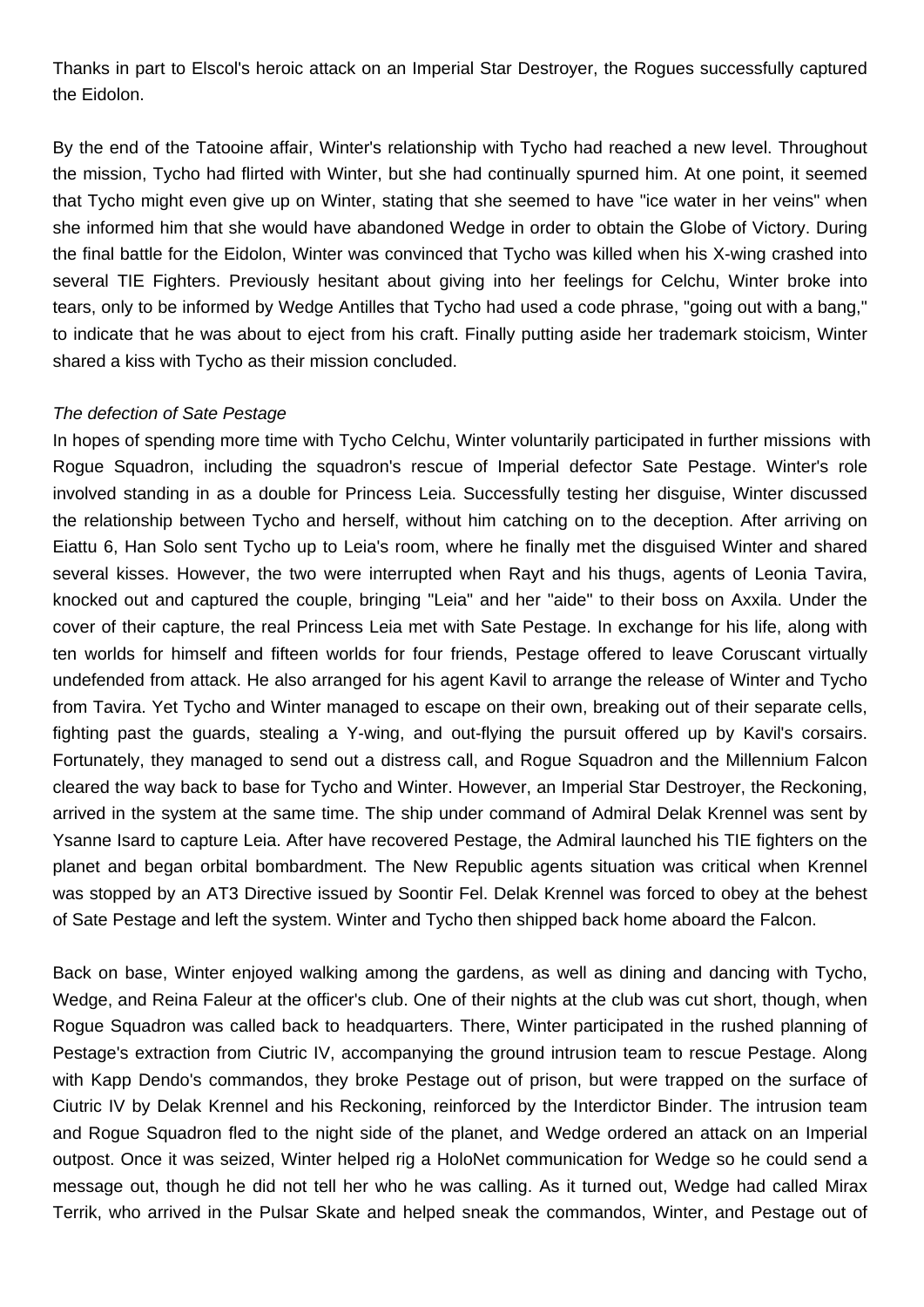Ciutric, escorted by the Rogues and aided by Aggressor Wing, who had arrived with Terrik. However, Pestage turned his back on the Rebels during the mission and deserted them, leading to his death at the hands of Krennel. Following the mission, Winter attended the funeral of Ibtisam, the one Rogue Squadron pilot killed during the fight.

Throughout the post-Endor period, Winter piloted a freighter that was perfectly designed for her profession as a spy. Though it had no consistent name, it possessed such technological innovations as surveillance equipment, slicer droids, an advanced storage module, powerful deflector shields, and Aurum thrusters for speed.

## Expanding the New Republic

Later, after Rogue Squadron re-formed in 6 ABY, Winter was instrumental in the New Republic capture of Coruscant. She and Iella Wessiri initially infiltrated the planet and set the stage for the Rogue Squadron commando team to arrive. During this period Winter used the pseudonym "Rima Borealis" as well as her standard "Targeter" alias. She served as a contact for Corran Horn and Erisi Dlarit while Iella worked with Wedge Antilles and Pash Cracken. While leading Corran and Erisi on reconnaissance missions (disguised as tourists), Winter inquired about Tycho. Horn was wary of Tycho after his capture by Ysanne Isard, who was known for brainwashing her prisoners and sending them out as covert agents. Suspicious of his fellow Rogue, Horn picked a fight with Winter about Tycho's tragic losses on Alderaan. Winter, however, won the argument when she fully revealed Tycho's personal history, leaving Corran chagrined. Corran and Winter soon reconciled, however.

While working on Coruscant, Winter's slicing skills came in handy when breaking into the planet's Imperial computers to deactivate the planetary shields. An initial plan to insert a sliced computer core into the main center was foiled by spies inside the Rebel organization. Surviving the following ambush, Winter was one of the few trustworthy people remaining to aid the Alliance. Winter was then part of the raid on a subsidiary computer center and a EVS Construction Droid that allowed the planetary shields to be deactivated. Working with Wedge Antilles, her quick-thinking and speed on a datapad helped to coordinate the Rogue Squadron pilots in their fight to take the planet. Winter, aiding Wedge, was able to slice into a TIE Interceptor's controls and send it crashing into a power station, and also took over OSETS 2711 to destroy an Imperial Golan space defense platform.

After the conquest of Coruscant, Winter's love interest, Tycho, was arrested for the murder of Corran Horn. Winter paid Tycho many visits while he was imprisoned and even served as a witness in his trial, hoping to defend him. Tycho, who had been framed, was freed when Corran escaped from the Lusankya. Horn also revealed that Isard had never broken Celchu, permanently ending the cloud of suspicion over his loyalty. Winter joined Tycho for the award ceremony at which Mon Mothma awarded the Rogue Squadron members the Coruscant Star of Valor.

Following these events, the members of Rogue Squadron left the Alliance military in order to invade the politically sensitive planet Thyferra, the main supplier of the precious bacta that was needed to stem the tide of the horrific Krytos virus released by Ysanne Isard. Winter assembled intelligence on Thyferra and presented this information to the squadron in a special meeting immediately before their departure for their new base at the Yag'Dhul space station, where she was to join them and serve as part intelligence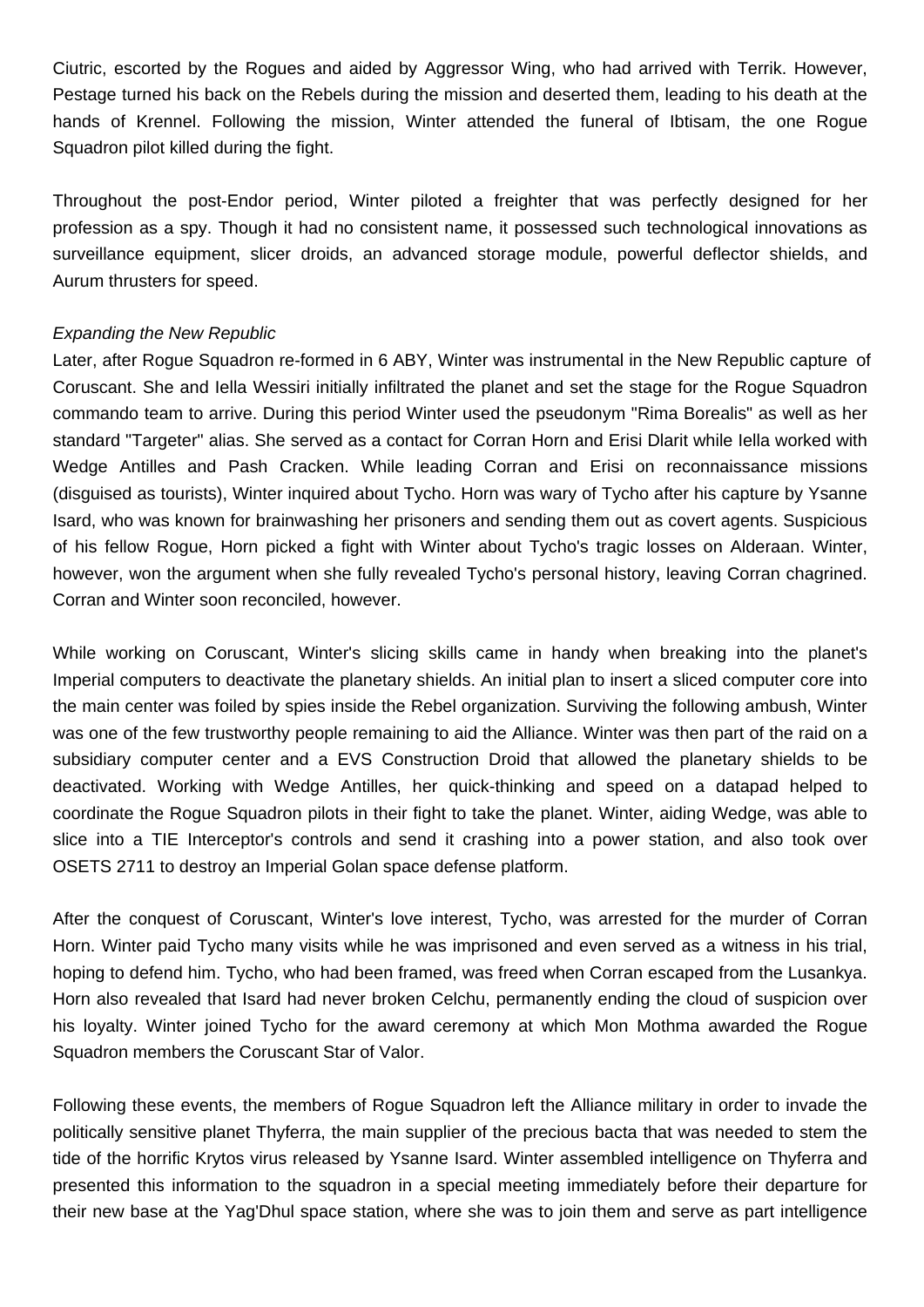officer, part quartermaster. Her findings, including several Imperial supply dumps, proved crucial to the Rogues' success. At this time, Winter also alerted Wedge Antilles to a store of X-wings and parts on Rishi. Also around this time, Tycho Celchu left a memorial for his fianc $\tilde{A}$ ©e Nyiestra (who perished during the destruction of Alderaan) at the Graveyard. His memorial gift, suggested by Winter, was a symbolic acknowledgment of both his own personal transformation and his new love for Winter. Soon thereafter, when Rogue Squadron was ambushed by the Imperial Interdictor cruiser Aggregator and Victory I-class Star Destroyer Corrupter, Winter's holographic memory helped the Rogues to discover more information on the mysterious ship which came to their rescue. It was the Valiant, an Alderaanian ship that was the escort of the famed Another Chance. The Rogues eventually gained control of the Valiant, and after their eventual success on Thyferra, brought it with them when they returned to the New Republic military under the command of Aril Nunb.

#### Provisional Council aide

As the New Republic established itself as a legitimate government, Winter moved from her work in intelligence to more diplomatic functions. While her friend Leia served on the New Republic Provisional Council, Winter worked as her aide. With her perfect memory, Winter was a natural choice as the recorder for the Council's crucial meetings, though apparently not all of the Council members were aware of her special gift.

During the Thrawn campaign, while Han and Leia traveled through the galaxy attempting to escape capture by the Noghri, Winter served as their Coruscant liaison and covertly passed information on to them regarding the inner politics of the Provisional Council. In particular, she kept them informed about the ongoing smear campaign implicating Admiral Ackbar for treason, and on the machinations of Borsk Fey'lya.

Later, while Luke Skywalker conducted research on Jorus C'baoth, Winter provided assistance by using her perfect recall to provide Luke with a physical description and other pertinent information about C'baoth. Winter was familiar with this due to C'baoth's role in mediating an ascendancy flap on Alderaan, which led to the Organa family ascending to the position of viceroy.

In this period, Winter also served as hostess to Mara Jade while the woman recovered from her injuries at the Imperial Palace. Mara was to eventually become a close friend of Winter's, joining the intimate circle of highly-placed New Republic women including Leia, Winter, Mara, Iella Antilles, and Mirax Horn. (Interestingly, over time, Mara and Leia became closer, while Winter and Leia grew apart, to the point where Leia eventually acknowledged that Winter's best friend was Iella.) Winter was the one who informed Mara of the current state of the Thrawn crisis; Mara had been unconscious for a month as she healed. During the course of their conversation, Mara expressed her wish that Winter could help her obtain a ship on which to depart Coruscant. At their introduction, Winter was piqued that after an inquiry about Winter's activities during the Rebellion, Mara was able to identify her as "Targeter."

As Leia recuperated from the delivery of her twin children Jaina and Jacen, Winter began probing the old Rebel Alliance archives for information about possible Imperial agents within the government. Suspicious of Mara Jade's recognition of her as Targeter (thought to be known only to a few Imperial agents on Averam), Winter informed Leia that Mara might have Imperial connections. This information led Leia to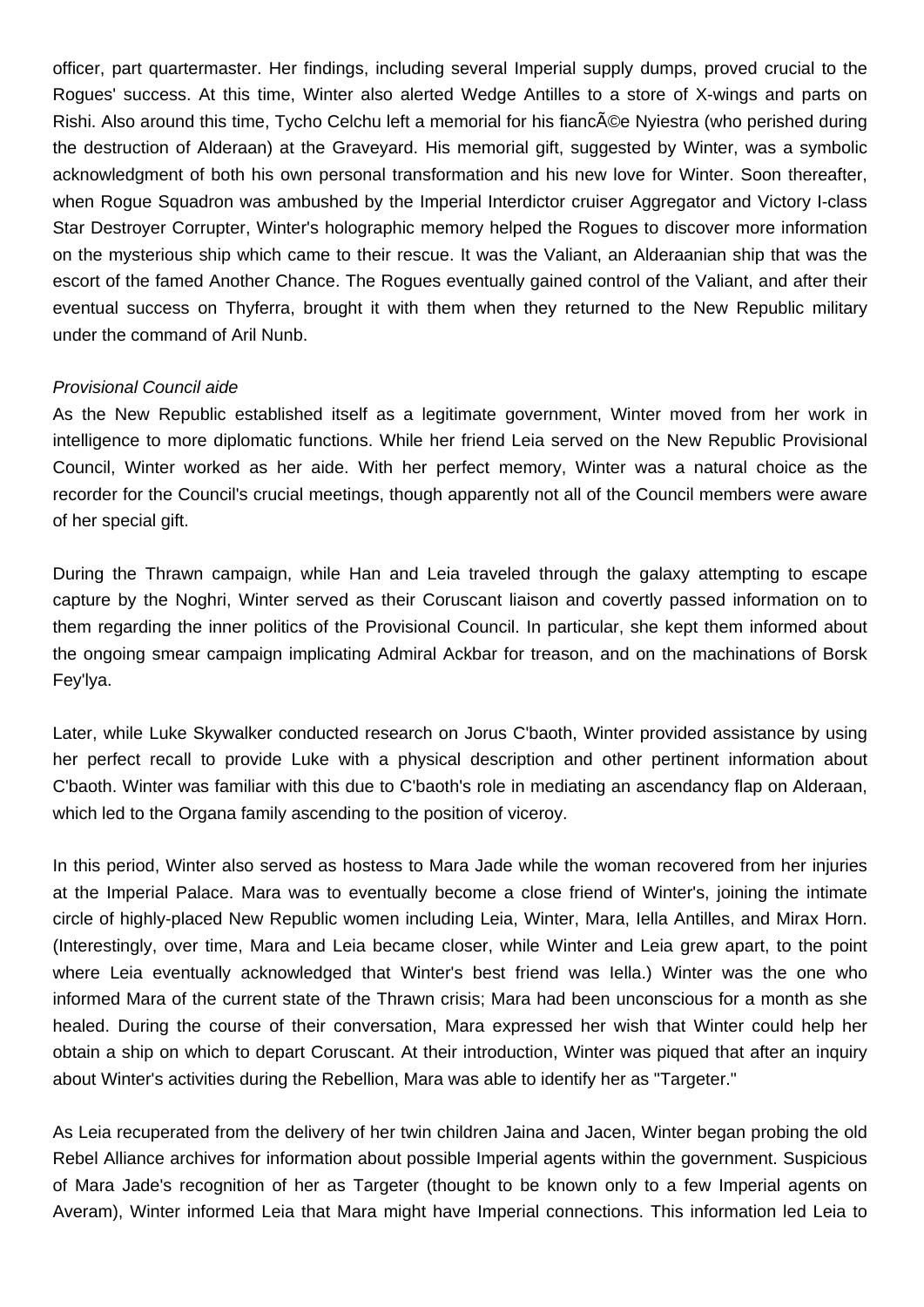confront Mara about her past. Soon thereafter, Winter was present for the attempted kidnapping of Leia and her children. Mara Jade's timely rescue helped to ease Leia and Winter's minds about Mara's allegiances. As a result of this event and concerned for the safety of the infant Solo twins in the face of continued danger, Leia invited ten Noghri bodyguards to Coruscant to protect her, the twins, and Winter. This proved to be a fortuitous decision $\hat{\alpha} \in \hat{\mathbb{Z}}$  when Coruscant came under attack a few days later, Leia's political duties called, and it fell to Winter and the Noghri to defend the twins. This presaged a pattern that would hold for most of the twins' childhood.

As the Thrawn crisis escalated, Winter worked with Leia and the slicer Zakarisz Ghent to discover the nature of Delta Source, which had been leaking key information to the camp of Grand Admiral Thrawn. Winter's memory proved itself useful once again as she used surveillance holos to track who in the Imperial palace was privy to particular pieces of gossip or diplomatic conversations. Though she was stumped as to who Delta Source could be, Winter was soon able to discover that the Grand Corridor of the Imperial Palace was likely the site where Delta Source was obtaining its information. Luckily, Leia was able to deduce that Delta Source was actually a complex organic microphone embedded in one of the Grand Corridor's monumental ch'hala trees.

Winter continued serving the Provisional Council through the end of the Thrawn crisis, conveying the location of the planet Wayland to them, and babysitting the Solo twins when Leia traveled with Talon Karrde to assist Han, Luke, Mara, and Lando there. Following the conclusion of the Thrawn crisis, Winter would leave politics to pursue other duties for Leia.

#### Protector of the Solo children

Upon the conclusion of the Thrawn crisis, Winter became the caretaker of Leia Organa Solo's newborn twin children, Jacen and Jaina. Leia's brother Luke Skywalker was concerned that the Force-sensitive children would be particularly vulnerable to attack (Imperial or otherwise) during their first two years of life. Therefore, the decision was made to sequester the children for several years, at the same time freeing their parents, Leia and Han Solo, for important New Republic duties. Initially, Winter kept Jacen and Jaina on New Alderaan with the protection of the Noghri. However, the depredations of the resurrected Palpatine and the birth of the twins' younger brother Anakin necessitated a change in both locations and strategies.

Thereafter, Winter and the children moved to the planetoid Anoth, where a special base had been constructed for them. Besides having cutting-edge security, this base was designed to be stimulating and educational for small children. Winter assisted Admiral Ackbar with the planning and construction of the base, and with him and Luke, Winter was one of the three people who knew Anoth's actual location. On Anoth, Winter served as the primary caregiver of the children until they returned to live on Coruscant with their parents. Every few months, Winter would pick up Han and Leia and shuttle them to Anoth to visit with their offspring.

In 11 ABY, Winter dropped off Jacen and Jaina on Coruscant, the twins now being two years old and deemed strong enough to live with their parents. That evening, Winter and Leia discussed Han's disappearance during a scheduled mission to Kessel; Winter advised Leia to contact authorities on that planet to determine if Han had arrived safely. The two then contacted Moruth Doole, whose evasiveness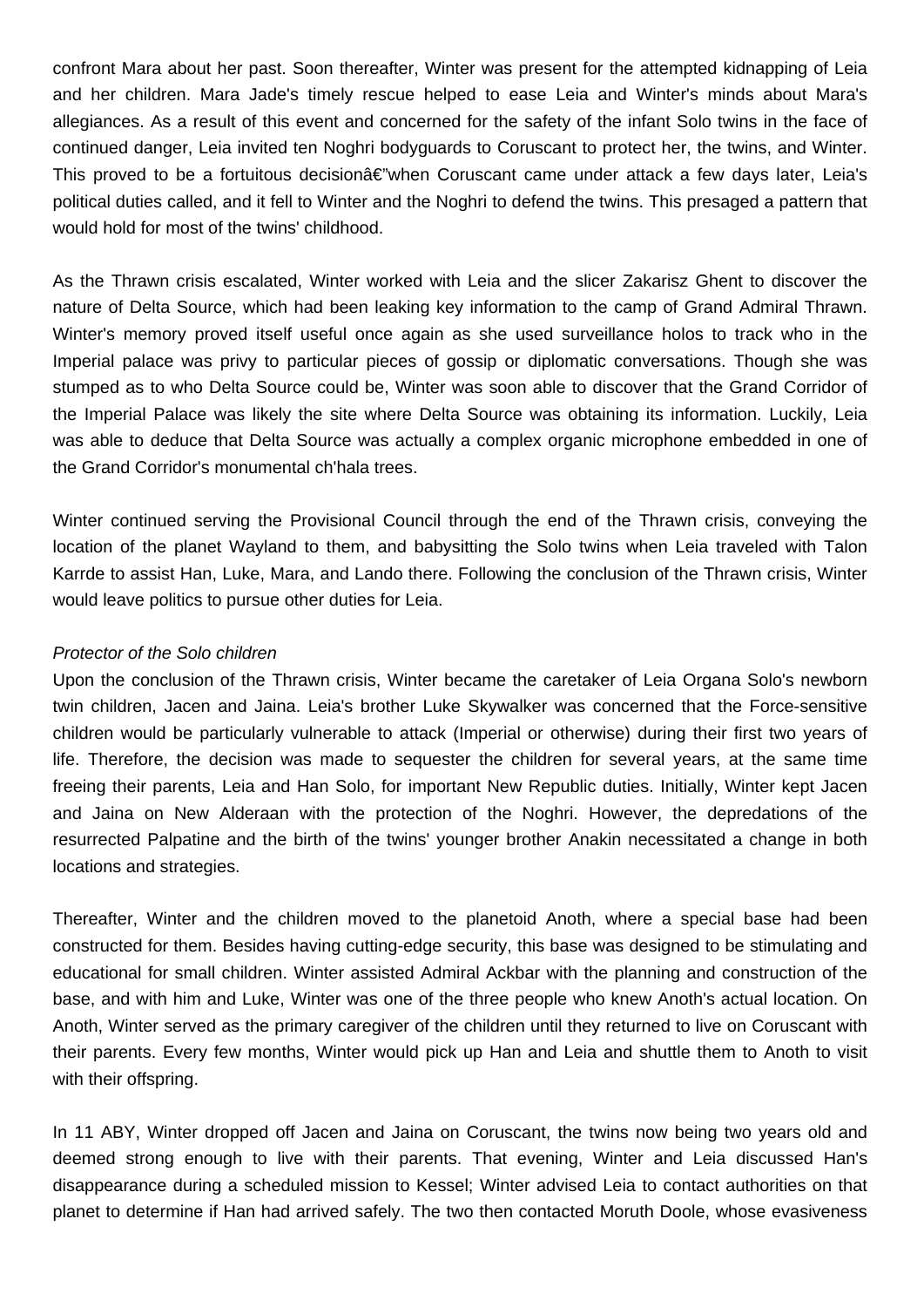raised the suspicion of both women. (Indeed, Doole had kidnapped Han and Chewbacca and set them to work in his spice mines.) A few days later, Winter left to return to Anoth and baby Anakin, much to the Solo twins' dismay. Indeed, even the typically stoic Winter seemed sad to leave the children behind on Coruscant. Though she remained proud to do her duty, the lonely days on Anoth had taken their toll on her, and the twins' departure brought on a brief bout of depression.

Soon thereafter, Winter entertained Admiral Ackbar on Anoth. Ackbar, disgraced by his inadvertent destruction of the Cathedral of Winds on Vortex, intended to pay Winter a visit and then return to his homeworld of Dac to live in seclusion. The two shared a brief meal and discussed Ackbar's scandal. Winter invited Ackbar to stay with her and care for Anakin, but he declined, much to Winter's disappointment. Little did Winter realize at the time that Ackbar had been trackedâ€"and that she would soon face the consequences.

Several months later, Winter and baby Anakin came under attack on the secret planet of Anoth. Anoth's location had been betrayed by Ackbar's brainwashed aide, Terpfen (who had tracked Ackbar's ship), to the Imperial Ambassador Furgan. Furgan had arrived to Anoth on his Dreadnaught-class heavy cruiser Vendetta captained by Colonel Ardax in an attempt to kidnap Anakin and raise him as the new Emperor. After deploying her station's FIDO against an attack by Furgan's fearsome Mountain Terrain Armored Transports, Winter fought bravely, hoping to lead the stormtroopers away from Anakin. Through her ruse, she was able to draw some troops into a trap, leaving them vulnerable to assassin droids. Then, in the nick of time, Leia and Ackbar arrived on-planet to provide assistance and rescue Anakin aboard the Galactic Voyager. However, in years to come, Winter's role in the Battle of Anoth would be remembered as decisive. At the conclusion of the Sun Crusher crisis, Winter would attend the re-dedication of the Cathedral of Winds on Vortex. There, Ackbar encouraged her to once more take an active role in New Republic politics, hoping that he might be able to spend more time with her in such a capacity.

Following these events, all the Solo children returned to Coruscant to live with their parents, since Anoth was no longer safely hidden. The children found it difficult at first to adjust being raised by someone other than Winter, although Winter still played a large role in their lives, often traveling with them as a nanny and assistant. In 12 ABY, she accompanied the Solo family and Luke Skywalker to Ithor to attend the Herd Meet. After the deranged Drub McKumb staged an attack on the Solos there, she escorted the children to protection. She was still attending the Solo children when Leia was kidnapped by Seti Ashgad, and most likely looked after them when Han and Chewbacca left in search of Leia. Meanwhile, one of the tricks Winter had learned from an outlaw on Coruscantâ€"lock pickingâ€"and passed on to Leia allowed Leia to escape imprisonment on Nam Chorios.

Ironically, Winter was away attending a conference on runaway children when Hethrir kidnapped the Solo kids in 14 ABY. The very runaway children Winter was investigating had been abducted by Hethrir for use in his Empire Youth indoctrination program.

By 17 ABY, Winter continued to spend time with the Solo children, giving C-3PO a hard-earned break every once in a while. On one occasion, Anakin Solo, upset by C-3PO, ordered a TDL nanny droid, TDL-3.5, to come replace the protocol droid. Winter, however, with a bit of persuasion, convinced the droid to go back to the warehouse, much to C-3PO's relief. Yet soon after, Kueller's bombing of the Senate Hall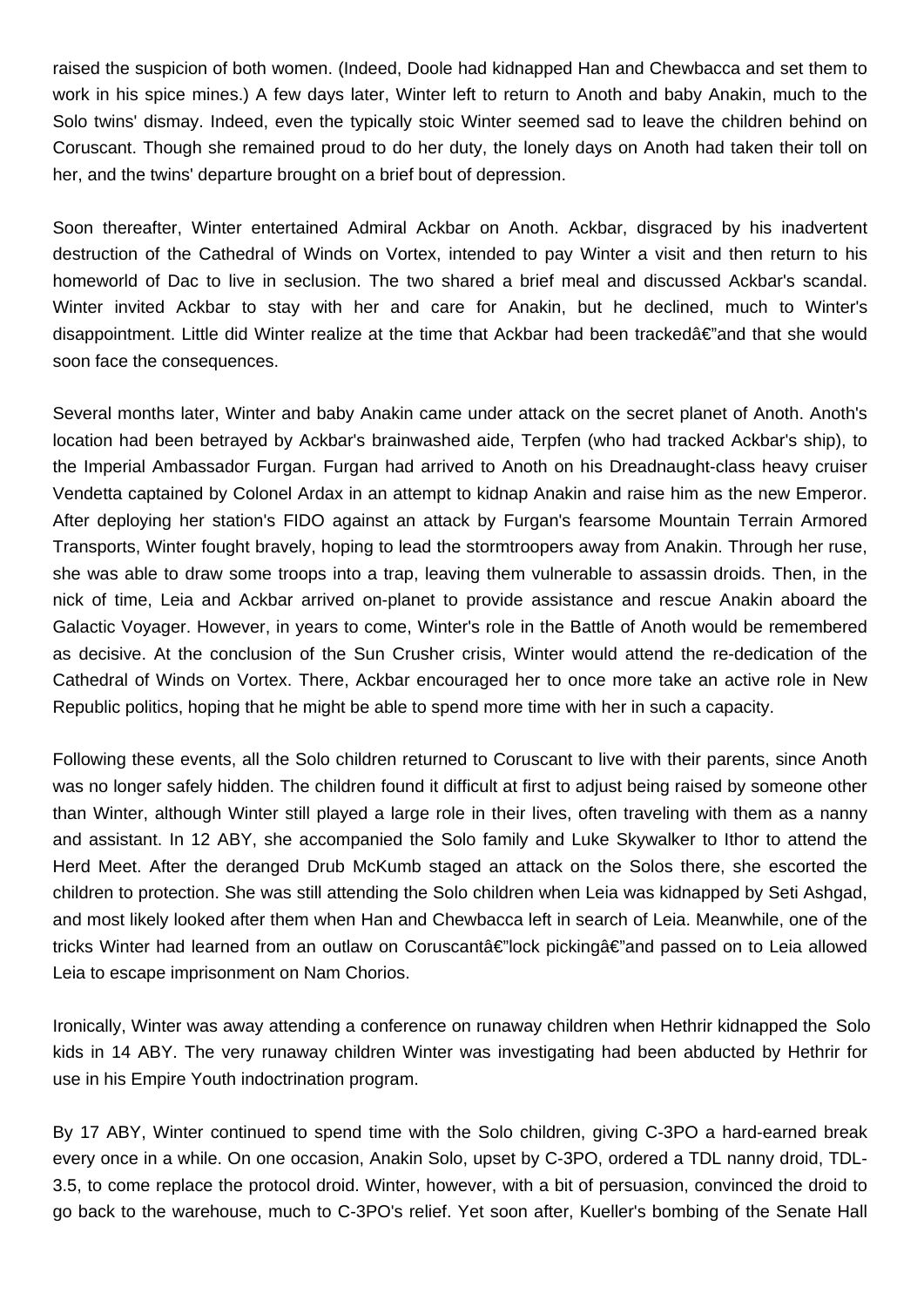forced Winter to temporarily bring Jacen, Jaina, and Anakin back to the safety of the rebuilt Anoth shelter.

## Later life

Following the Almanian Uprising in 17 ABY, Winter finally married her longtime love, Tycho Celchu of Rogue Squadron. Winter was also present for the nuptials of Luke Skywalker and Mara Jade in 19 ABY. She joined Mara's group of friends, including Leia, Iella Wessiri Antilles, Mirax Terrik Horn, and Tionne Solusar in helping the bride with her preparations, including a spa visit and a slingball match versus Champion Squadron.

Subsequently, Winter had taken to aiding former New Republic Admiral Gial Ackbar in his pursuit to bring safety and recovery to the aquatic world of Dac. Ackbar had long been a special friend of Winter's, from at least the time the two were privy to the secret location of Anoth. During the Yuuzhan Vong War, Ackbar was found to be in declining health due to his old age. Winter assisted her friend and cared for him as he prepared the plans for the climactic Battle of Ebaq. Winter was present when he passed on during the midst of the Battle of Yuuzhan'tar, informing Galactic Alliance command of the Mon Calamari's death. She told her husband after the Battle of Yuuzhan'tar and the end of the war that she'd leave him if he didn't retire.

By 40 ABY, Winter and Tycho were firm supporters of the Galactic Alliance in the Second Galactic Civil War, leading to their alienation from their best friends, Wedge and Iella Antilles. Tycho, suspicious that the so-called Chasin Document was actually a revision of General Garm Bel Iblis's Operation Blue Plug (which dated from the Galactic Civil War), enlisted Winter to conduct an investigation to determine if the still-classified Blue Plug documents had been sliced into. Winter discovered that the Alliance's backup code had indeed been sliced using a Galactic Alliance Guard (GAG) passcode and had been altered so as to send files to a spy. Winter scrubbed the military network of the spy's code and turned over her findings to Galactic Alliance Intelligence. Tycho was to present Winter's findings to a group of Galactic Alliance military personnel, including Admiral Cha Niathal and Jacen Solo, who was infuriated about the implication of GAG in the security breach and refused to believe his former nanny's discovery. Later, however, when Jacen needed to send a message from Uran Lavint to his parents, he enlisted Winter's help to initiate direct contact with the Solos, who had essentially disowned him.

In 43.5 ABY, Winter became a member of the secret Darkmeld organization, and assisted in the Raid on the Armand Isard Correctional Facility. She later aided Jaina Solo in attending a dinner date with Jagged Fel.

## **Personality and traits**

Winter was noted for her stoicism, causing her future husband Tycho to remark that her name well- suited her chilly personality. However, Winter's emotional control was both a coping mechanism for dealing with the destruction of Alderaan and a useful technique she employed in her career as a spy. It also may partly have been a result of her royal upbringing and was in stark contrast to Leia Organa's more emotive style. In her personal life, her stoic nature was also helpful, as it allowed her to spend long periods away from her partner Tycho Celchu while both were involved on missions across the galaxy. It also made her a very reasonable and composed nanny for the often-mischievous Solo twins.